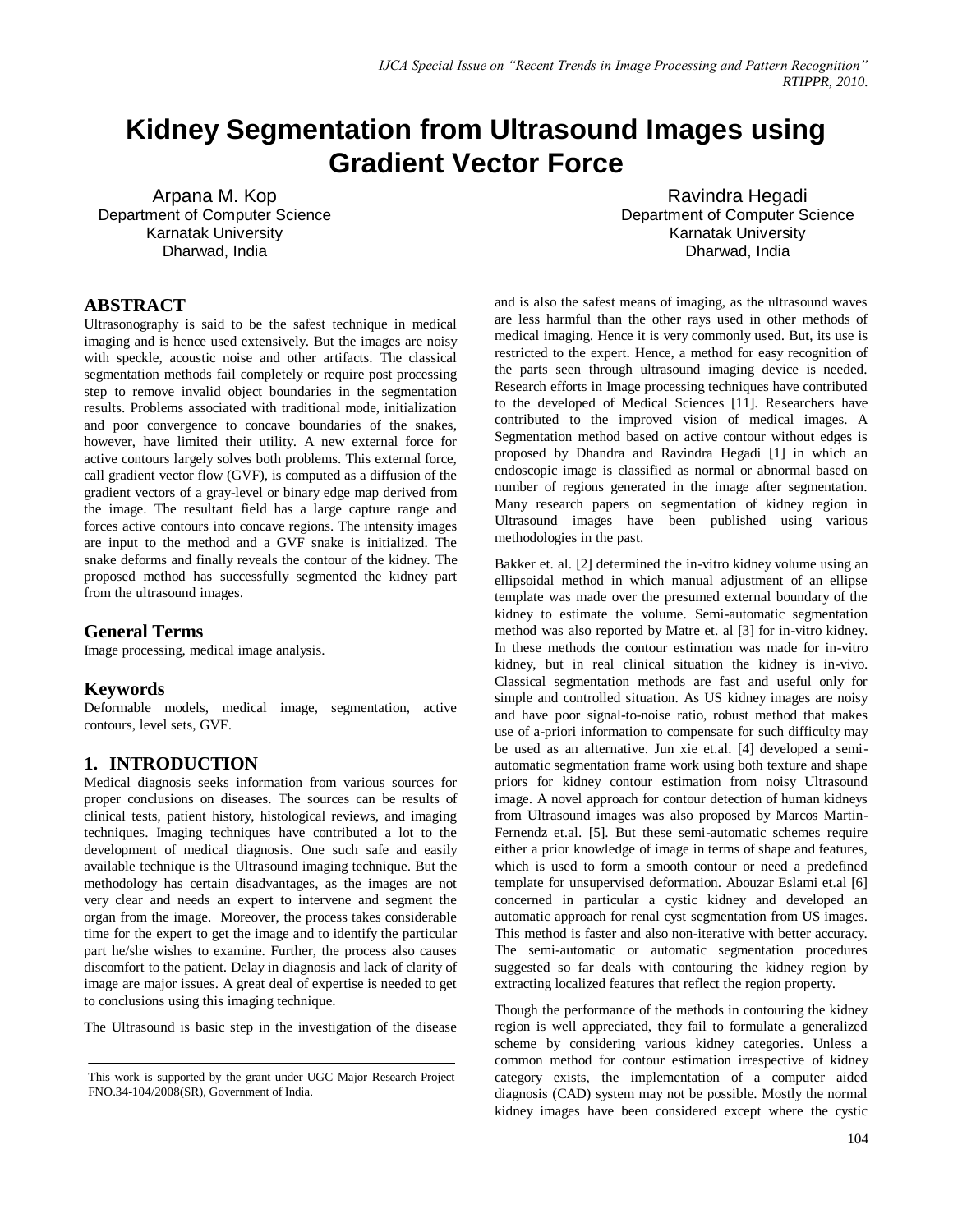kidneys have been taken for implementation. Due to the presence of speckle noise and other constraints establishing the general segmentation scheme for different classes of kidney is difficult and so far not been reported. But efforts of B.Raja et.al [10] have shown the systematic segmentation of kidney using the improved higher order Spline Interpolation method.

In this paper, a reliable semi-automatic segmentation scheme using a Gradient Vector Force is obtained. Uniqueness of this method lies in utilizing the GVF force to deform the initial contour and pull it to fit the actual boundaries of the object. This Paper shows use of the deformable model. There are basically two types of deformable models, parametric deformable models and Geometric deformable models. Under the Parametric deformable models there are again two types one the Energy minimizing formulation and the other is Dynamic force formulation. The two formulations lead to similar results, the first formulation has the advantage that its solution satisfies a minimum principle whereas the second formulation has the flexibility of allowing the use of more general types of external forces. The next section briefly explains the Dynamic Force Formulation using external force GVF that can effectively attract deformable models toward the desired image features.

## **2. METHODOLOGY**

It is convenient to formulate the deformable model [7] directly from a dynamic problem using a force formulation. Such a formulation permits the use of more general types of external forces that are not potential forces, i.e., forces that cannot be written as the negative gradient of potential energy functions [12-15]. According to Newton"s second law, the dynamics of a contour  $X(s, t)$  must satisfy

$$
\mu \frac{\partial^2 X}{\partial t^2} = F_{damp}(X) + F_{\text{int}}(X) + F_{ext}(X)
$$

where  $\mu$  is a coefficient that has a mass unit and  $F_{\text{damp}}$  is the damping (or viscous) force defined as  $-\frac{\gamma \sigma X}{\partial t}$  $X'_{\infty}$ , with  $\gamma$  being the damping coefficient. In image segmentation, the mass coefficient  $\mu$  in front of the inertial term is often set to zero, since the inertial term may cause the contour to pass over the weak edges. The dynamics of the deformable contour without the inertial term becomes

$$
\frac{\partial X}{\partial t} = F_{\text{int}}(X) + F_{ext}(X) .
$$

The internal forces are:

$$
F_{\rm int}(X) = \frac{\partial}{\partial s} \left( \alpha \frac{\partial X}{\partial s} \right) - \frac{\partial^2}{\partial s^2} \left( \beta \frac{\partial^2 X}{\partial s^2} \right)
$$

The External Forces are often expressed as the superposition of several different forces:

$$
F_{ext}(X) = F_1(X) + F_2(X) + \dots + F_N(X),
$$

where *N* is the total number of external forces.

There are several kinds of external forces for deformable models. One of them is the Gradient Vector Flow [8] we shall explain it in this section.

#### **2.1 Parametric deformable models**

A traditional snake is a curve x  $(s) = [x(s), y(s)], s \in [0, 1]$ , that moves through the spatial domain of an image to minimize the energy functional

$$
E = \int_0^1 \frac{1}{2} [\alpha |x'(s)|^2 + \beta |x''(s)|^2] + E_{ext}(x(s))ds \tag{1}
$$

Where  $\alpha$  and  $\beta$  weighting parameters that control the snake's tension and rigidity, respectively, and  $x'(s)$  and  $x''(s)$  denote the





first and second derivatives of  $x(s)$  with respect to  $s$ . The external energy function *Eext* is derived from the image so that it takes on its smaller values at the features of interest, such as boundaries. Given a gray level image *I*(*x, y*), viewed as a function of continuous position variables (*x, y*), typical external energies designed to lead an active contour toward step edges [7] are

$$
E_{ext}^{(1)}(x, y) = -|\nabla I(x, y)|^2
$$
 (2)

$$
E_{ext}^{(2)}(x, y) = -|\nabla[G_{\sigma}(x, y) * I(x, y)]|^{2}
$$
 (3)

Where  $G_{\sigma}(x, y)$  is a two-dimensional Gaussian function with standard deviation  $\sigma$  and  $\nabla$  is the gradient operator. If the image is a line drawing (black on white), then appropriate external energies include [15]:

$$
E_{ext}^{(3)}(x, y) = I(x, y)
$$
 (4)

$$
E_{ext}^{(4)}(x, y) = G_{\sigma}(x, y)^* I(x, y).
$$
 (5)

A snake that minimizes *E* must satisfy the Euler equation

$$
\alpha x''(s) - \beta x'''(s) - \nabla E_{ext} = 0.
$$
 (6)

This can be viewed as a force balance equation

$$
F_{\text{int}} + F_{\text{ext}}^{(p)} = 0 \tag{7}
$$

where  $F_{int} = \alpha x''(s) - \beta x'''(s)$  and  $F_{ext}^{(p)} = -\nabla E_{ext}$ . The internal force Fint discourages stretching and bending while the external potential force  $F_{ext}^{(p)}$  pulls the snake toward the desired image edges. The snake is made dynamic by treating *x* as function of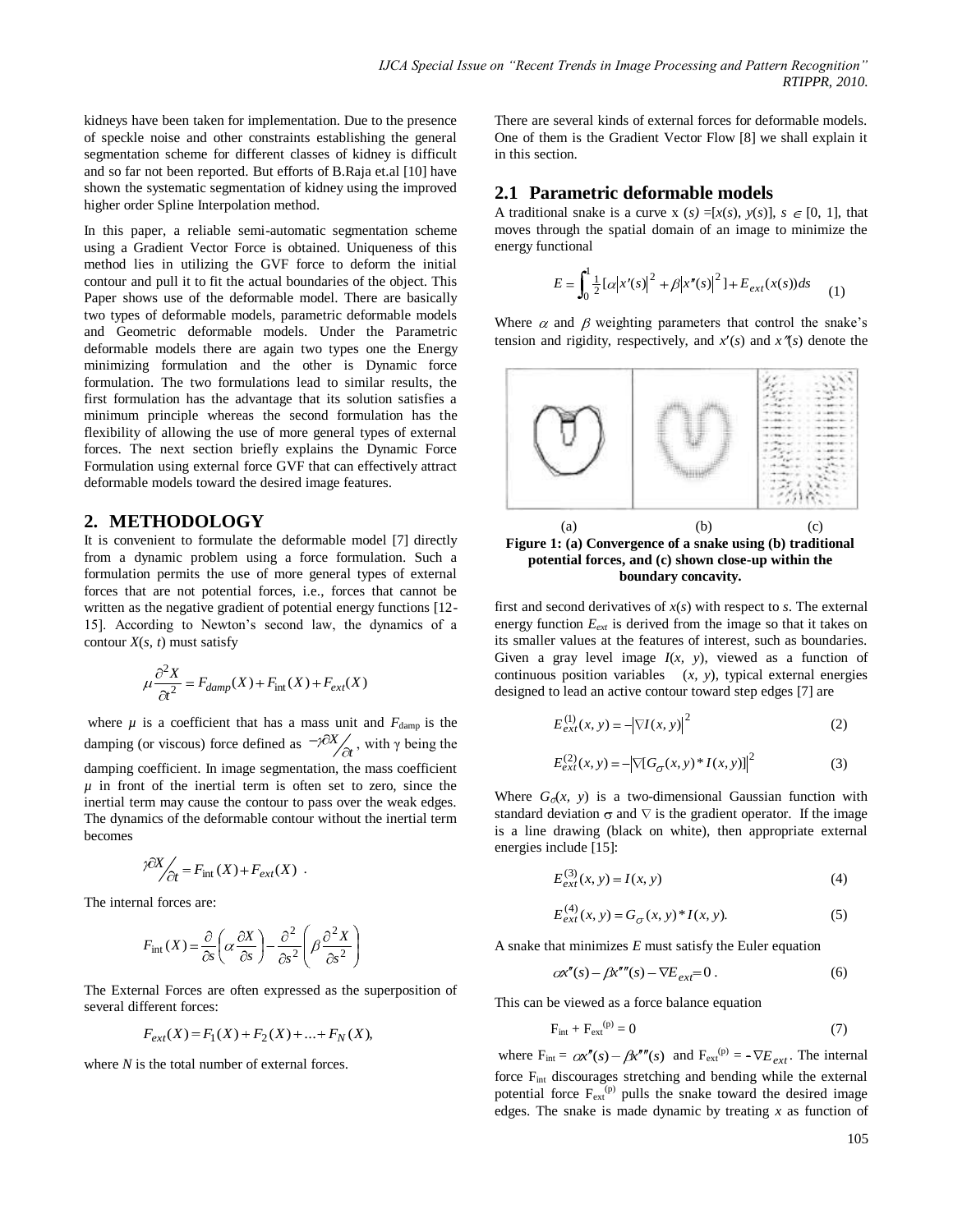time *t* as well as *s*-i.e.,  $x(s, t)$ . Then, the partial derivative of *x* with respect to  $t$  is then set equal to the left hand side of  $(6)$  as follows:

$$
x_t(s,t) = \alpha x''(s,t) - \beta x''''(s,t) - \nabla E_{ext}.
$$
 (8)

When the solution  $x(s, t)$  stabilizes, the term  $x_t(s,t)$  vanishes and we achieve a solution of (6). A numerical solution to (8) can be found by discretizing the equation and solving the discrete system iteratively.

## **2.2 Behavior of Traditional Snake**

An example of the behavior of a traditional snake is shown in Figure 1. Figure 1(a) shows 64X64 pixel line-drawing of a Ushaped object having a boundary concavity at the top. It also shows a sequence of curves (in black) depicting the iterative progression of a traditional snake ( $\alpha$ =0.6 and  $\beta$ =0.0) initialized outside the object but within the capture range of the potential force field. The potential force field  $F_{ext}^{(p)} = -\nabla E_{ext}$  where pixel is shown in Figure 1(b). We note that the final solution in Figure 1(a) solves the Euler equations of the snake formulation, but remains split across the concave region. The reason for the poor convergence of this snake is revealed in Figure 1(c), where a close-up of the external force field within the boundary concavity is shown. Although the external forces correctly point toward the object boundary, within the boundary concavity the forces point horizontally in *opposite directions*. Therefore, the active contour is pulled apart toward each of the "fingers" of the U-shape, but not made to progress downward into the concavity. There is no choice of  $\alpha$  and  $\beta$  that will correct this problem.

Another key problem with traditional snake formulations, the problem of limited capture range, can be understood by examining Figure 1(b). In this figure, we see that the magnitude of the external forces die out quite rapidly away from the object boundary. Increasing  $\sigma$  in (5) will increase this range, but the boundary localization will become less accurate and distinct, ultimately obliterating the concavity itself when becomes too large. Cohen and Cohen [16] proposed an external force model that significantly increases the capture range of a traditional snake. The performance of a snake using distance potential forces also shows results similar to Figure 1.

This snake also fails to converge to the boundary concavity. This can be seen by inspecting the magnified portion of the distance potential forces which is similar to what is shown in Figure 1(c). We see that, like traditional potential forces, these forces also point horizontally in opposite directions, which pulls the snake apart but not downward into the boundary concavity.

## **2.3 Gradient Vector Flow Snake**

An external potential force generated from the variational formulation of a traditional snake must enter the force balance equation (6) as a static irrotational field, since it is the gradient of a potential function. Therefore, a more general static field  $F_{ext}^{(g)}$  can be obtained by allowing the possibility that it comprises both an irrotational component and a solenoidal component.

The overall approach is to use the force balance condition (7) as a starting point for designing a snake. We define below a new static external force field  $F_{ext}^{(g)} = v(x, y)$ , which we call the gradient vector flow (*GVF*) field. To obtain the corresponding dynamic snake equation, we replace the potential force  $-\nabla E_{ext}$  in (8) with  $v(x, y)$ , yielding

$$
x_t(s,t) = c\alpha''(s,t) - \beta x'''(s,t) + v.
$$
\n(9)

We call the parametric curve solving the above dynamic equation a *GVF snake.* It is solved numerically by discretization and iteration, in identical fashion to the traditional snake.

#### **2.4 Edge map**

An edge map  $f(x, y)$  derived from the image  $I(x, y)$  having the property that it is larger near the image edges. We can use any gray-level or binary edge map defined in the image processing literature for example, we could use

$$
f(x, y) = -E_{ext}^{(i)}(x, y)
$$
 (10)

Where  $i = 1, 2, 3$ , or 4. Three general properties of edge maps are important in the present context. First, the gradient of an edge map  $\nabla f$  has vectors pointing toward edges, which are normal to the edges at the edges. Second, these vectors generally have large magnitudes only in the immediate vicinity of the edges. Third, in homogeneous regions, where  $I(x,y)$  is nearly constant,  $\nabla f$  is nearly zero. Because of the first property, a deformable contour initialized close to the edge will converge to a stable configuration near the edge. This is a highly desirable property. Because of the second property, however, the capture range will be very small. Because of the third property, homogeneous regions will have no external forces whatsoever. These undesirable properties can be overcome by extending the gradient map further away from the edges and into homogeneous regions using a computational diffusion process. The inherent competition of the diffusion process will create vectors that point into boundary concavities.

When the gradient of an edge map is used as an external force, because of the first property, a snake initialized close to the edge will converge to a stable configuration near the edge. This is a highly desirable property. Because of the second property, however, the capture range will be very small, in general. Because of the third property, homogeneous regions will have no external forces whatsoever. These last two properties are undesirable. Our approach is to keep the highly desirable property of the gradients near the edges, but to extend the gradient map farther away from the edges and into homogeneous regions using a computational diffusion process. As an important benefit, the inherent competition of the diffusion process will also create vectors that point into boundary concavities.

The Gradient vector flow field is the vector field  $v(x, y) = [u(x, y), v(x, y)]$  that minimizes the energy functional

$$
\varepsilon = \iint \mu (u_x^2 + u_y^2 + v_x^2 + v_y^2) + |\nabla f|^2 |v - \nabla f|^2 dx dy.
$$
 (11)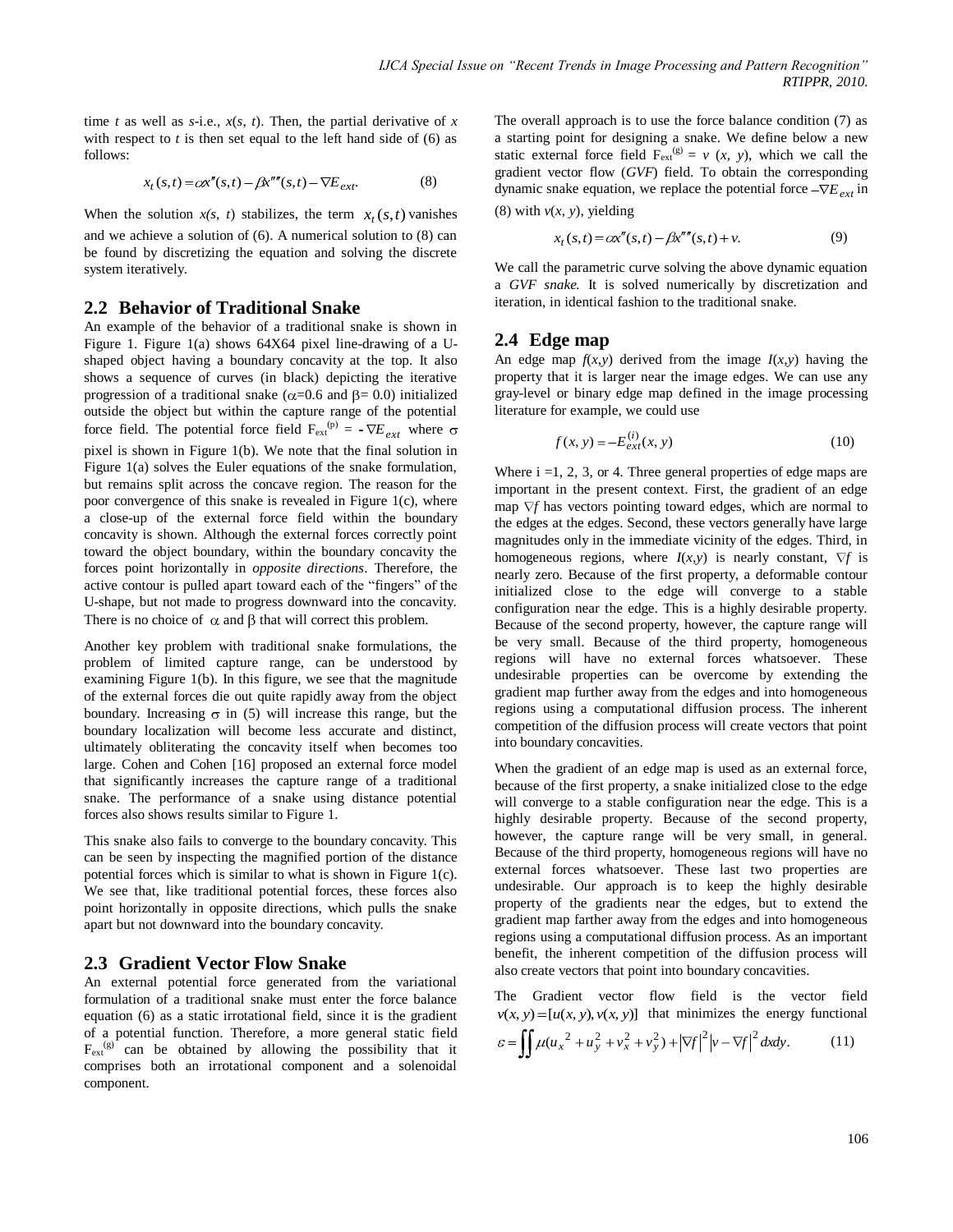This variational formulation follows a standard principle that of making the result smooth when there is no data. In particular, we see that when  $|\nabla f|$  is small, the energy is dominated by sum of the squares of the partial derivatives of the vector field, yielding a slowly varying field. On the other hand, when  $|\nabla f|$  is large, the second term dominates the integrand, and is minimized by setting  $v=\nabla f$ . This produces the desired effect of keeping *v* nearly equal to the gradient of the edge map when it is large, but forcing the field to be slowly-varying in homogeneous regions. The parameter  $\mu$  is a regularization parameter governing the tradeoff between the first term and the second term in the



**A traditional snake must start close to the boundary and still cannot converge to boundary concavities.**



**Figure 2 (c) Figure 2 (d)**

**A GVF snake can start far from the boundary and will converge to boundary concavities.**



**Figure 2 (e) Figure 2 (f)**

## **A GVF snake can even be initialized across the boundaries, a situation that often confounds traditional snakes and balloons.**

integrand. This parameter should be set according to the amount of noise present in the image (more noise, increase  $\mu$ ).

Using the calculus of variations, it can be shown that the GVF field can be found by solving the following Euler equations

$$
\mu \nabla^2 u - (u - f_x)(f_x^2 + f_y^2) = 0 \tag{12a}
$$

$$
\mu \nabla^2 v - (v - f_x)(f_x^2 + f_y^2) = 0 \tag{12b}
$$

Where  $\nabla^2$  is the Laplacian operator. These equations provide further intuition behind the GVF formulation. In a homogeneous region [where  $I(x, y)$  is constant], the second term in each equation is zero because the gradient of *f* (*x, y*) is zero. Therefore, within such a region, *u* and *v* are each determined by Laplace"s equation, and the resulting GVF field is interpolated from the region"s boundary, reflecting a kind of competition among the boundary vectors. This explains why GVF yields vectors that point into boundary concavities. The numerical implementation and demonstration is given in detail in [8]. Equations (12a) and (12b) can be solved by treating  $u$  and  $v$  as functions of time and solving

$$
u_t(x, y, t) =
$$
  
\n
$$
\mu \nabla^2 u(x, y, t) - (u(x, y, t) - f_x(x, y)) \cdot (f_x(x, y)^2 + f_y(x, y)^2)
$$
  
\n
$$
v_t(x, y, t) =
$$
  
\n
$$
\mu \nabla^2 v(x, y, t) - (v(x, y, t) - f_y(x, y)) \cdot (f_x(x, y)^2 + f_y(x, y)^2)
$$

The steady solution (as  $t \rightarrow \infty$ ) of these linear parabolic equations is the desired solution of the Euler equations (12a) and (12b), which can be further solved as separate scalar partial differential equations in  $u$  and  $v$ . After computing  $v(x, y)$ , replacing the potential force  $\nabla E_{ext}$  in the dynamic snake equation as a GVF snake, solved in similar fashion as the traditional snake, (i.e. by discretization and iterative solution), gives us the desired result. Figure 2 shows the movement of the traditional as well as GVF snake. Figure 2(a) shows the deformation of traditional snake. Figure 2(b) shows how traditional, and also other non-GVF, snakes fail to converge to boundary concavities. In figure 2(c) the snake contour is initialized with object of interest within its boundary and the snake contour successfully converged completely over the object when GVF was applied (figure 2(d)). The proposed GVF method could successfully converge even when the snake initialization was done crossing over the object of interest as shown in figure  $2(e)$  and  $2(f)$ .

# **3. RESULTS**

The Experimentation is carried out for 5 left kidney and five right kidney ultrasound images. The Gray images of size 256X256 are considered for the proposed segmentation process. Figure 3 (a) shows the original input image containing left kidney. A seed point is selected in the image which lies within the kidney portion of the image and an initial contour is drawn in the form of circle around the seed point as shown in Figure 3 (b). This initial contour will deform by Gradient Vector flow method [1] towards a possible edge of kidney image, as shown in Figure 3 (c). Figure 3 (d) shows the resulting segmented image after 200 iterations. It is found from the experimentation that the edge will arrive to the stability after around 100 iterations. Figure 4 (a) through (d) illustrate the outcome of the segmentation process for another image this time a right kidney. The Kidney boundaries can be seen clearly in the segmented images.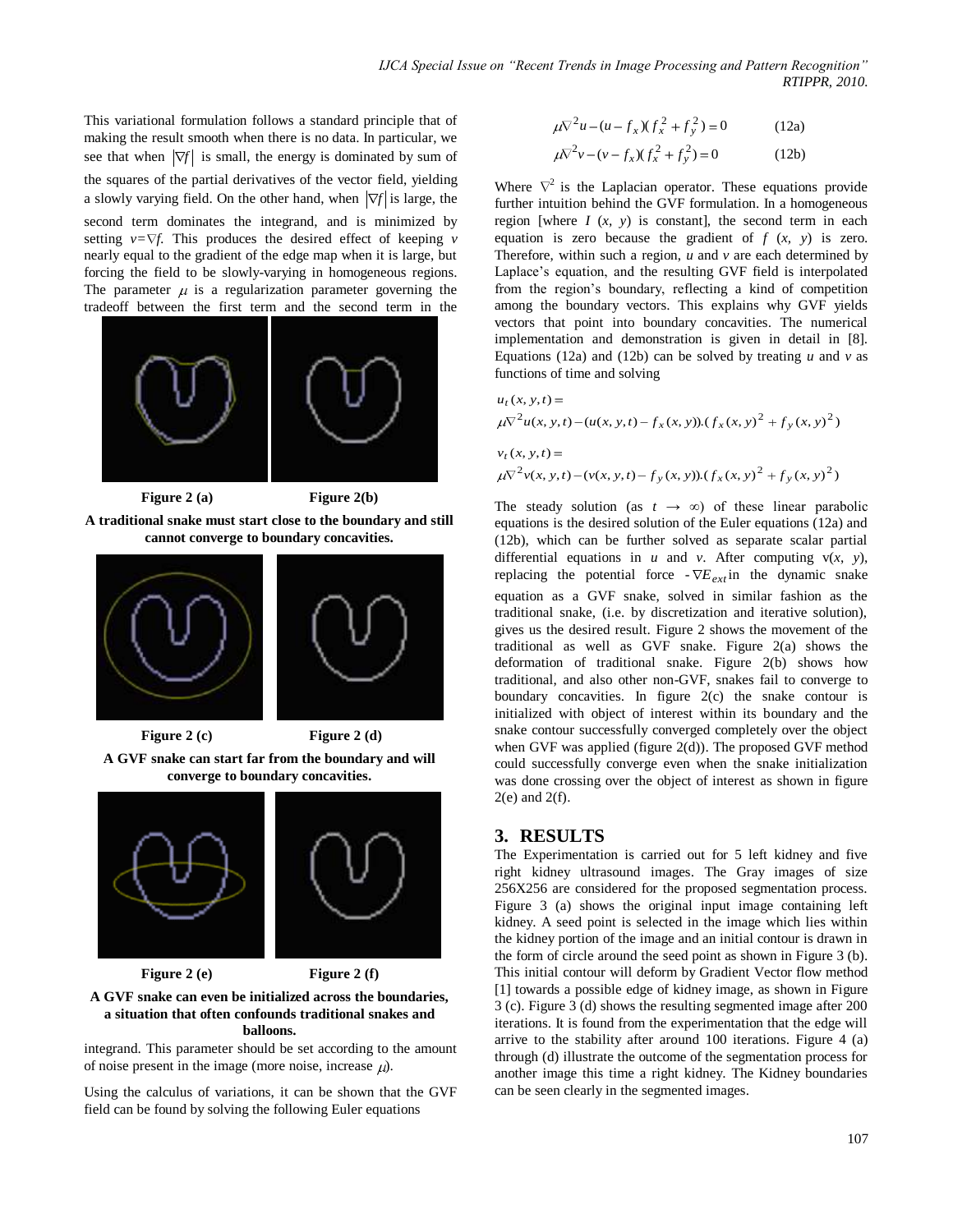**Instance 1**



**Figure 3 (a): Ultrasound Image of Normal Left Kidney.**



**Figure 3 (b): Initial Contour.**



**Figure 3 (c): Deformed Snake identifying the Kidney boundaries.**



**Figure 3 (d): The final contours displaying the segmented kidney.**

# **4. CONCLUSION**

A method of segmenting kidney from an Ultrasound image has been proposed. The Snakes help to deform the initial contour





**Figure 4 (a): Image of Normal Right Kidney.**



**Figure 4 (b): Initial Contour.**



**Figure 4 (c): Deformed snake revealing the kidney contour.**



**Figure 4 (d): The Final output showing the segmented kidney.**

towards the possible edge of the kidney in Ultrasound images. The experimentation has shown successful segmentation of both left and right kidneys. Based on the segmentation results the kidney size can be estimated. Further experimentation can be